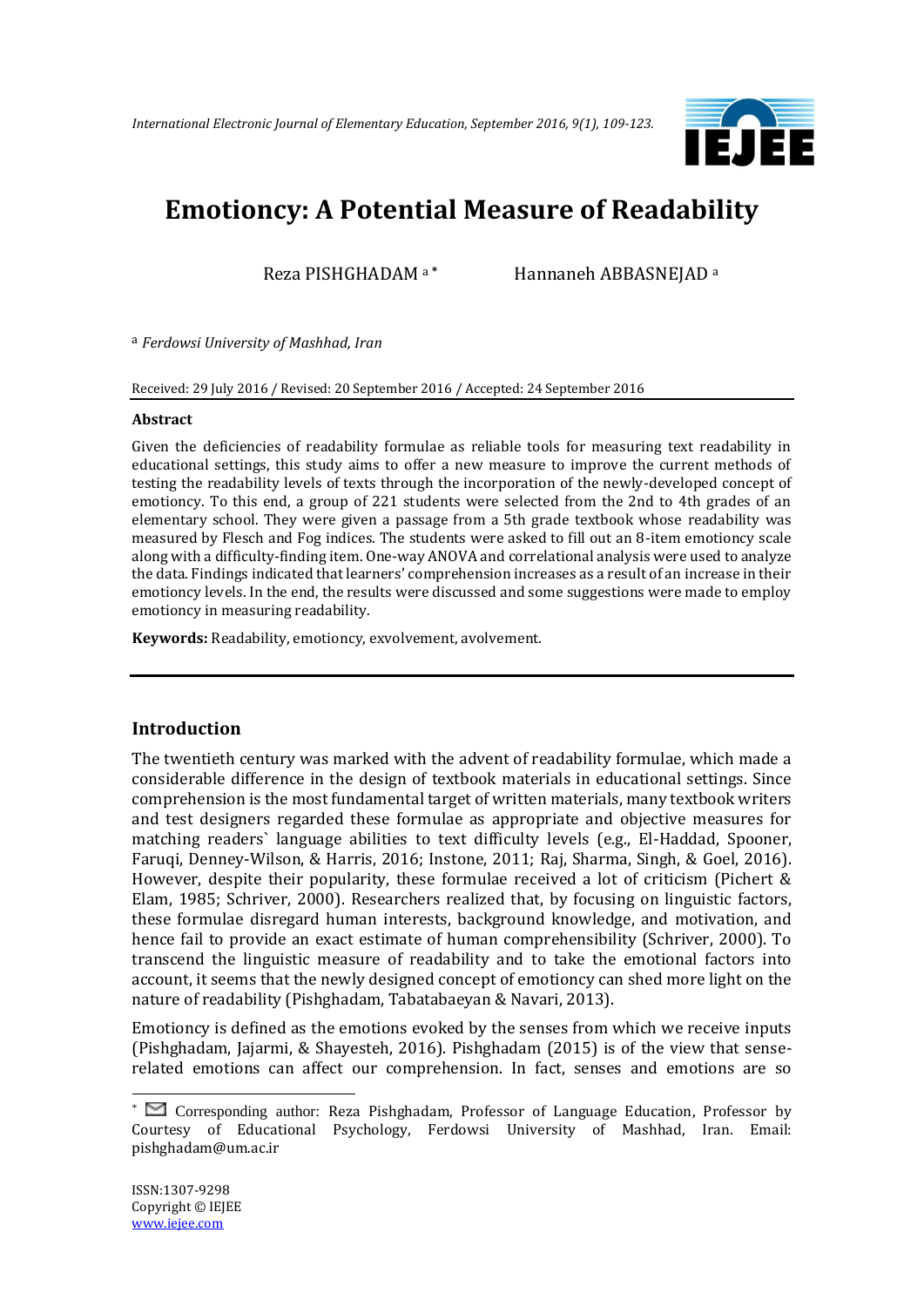intertwined that separating them from each other can hamper our understanding of the true nature of learning. Emotioncy, ranging from avolvement (null) and exvolvement (auditory, visual, and kinesthetic) to involvement (inner and arch), is believed to be tied to learning (Pishghadam, 2015). As Pishghadam and Shayesteh (in press) have shown, individuals with high levels of emotioncy for words in their first language can learn similar words in a second language faster. Therefore, emotioncy with a focus on the integration of senses and emotions has the potential to be utilized as a measure of comprehension.

Given the significance of readability in devising textbooks and reliable tests (Oakland & Lane, 2004) and considering the shortcomings of readability formulae (Davison & Kantor, 1982; Lenzner, 2014), it is our belief that emotioncy can be employed as a complementary source of measuring readability. In sum, the major objective of this study is to propose a new measure of readability, which takes the readers` background knowledge and emotions into account. Thus, it is hypothesized that by having emotioncy measures along with the results of readability formulae, one can have a more accurate estimate of the comprehensibility of a text.

## **Theoretical Framework**

#### *Readability formulae*

Interest in the readability of texts emerged in the 20th century (Davison & Bolt, 1981), when the most popular readability formulae were created and published (e.g., Dale & Chall, 1948; Flesch, 1951; Fry, 1968; Gunning, 1968; Spache, 1953). Readability has been defined as the level of ease with which one can understand and comprehend a piece of writing (Richards, Platt, & Platt, 1992). Since these formulae were built upon two quantitative variables, namely word length/frequency and sentence length, they were considered to be objective measures of language difficulty (Lenzner, 2014). Therefore, they were widely used by writers, textbook publishers, and test reviewers as reliable indices to match the difficulty level of a text to readers' language abilities (Dreyer, 1984; Oakland & Lane, 2004; Sattler, 2002; Zakaluk & Samuels, 1988). Not long after the introduction of readability formulae, their reliability and validity were questioned by researchers (e.g., Rygiel, 1982; Wheeler & Sherman, 1983).

First and foremost, it is safe to state that the very features upon which the formulae were written are faulty. Regarding word length, which is the basic component of FOG, FRE and FKG formulae (Flesch, 1948; Flesch, 1979; Gunning, 1968), it is commonly conceived that the number of polysyllabic words makes a text difficult to perceive, a statement proven wrong on more than one occasion (Bailin & Grafstein, 2001; Dreyer, 1984). Since derivation is the most common way of word coinage in English (Yule, 2014), there are numerous derived words that hint to their meanings because they are made up of affixes whose meanings are already known to most readers. For instance, it is easier to understand the meaning of the term unemployment than to comprehend the meaning of the word dearth. The case is also true when it comes to compound words. Usually, because readers know the meaning of word parts, they can easily guess the meaning of the overall word, e.g., playground (Lenzner, 2014).

Defects of considering word length as a decisive factor were moderated by substituting word frequency for word length in some other formulae such as those of Spache (1953) and Dale-Chall (1948). This concept was taken into practice by creating word lists for the most frequent words and marking the words which do not appear on the list as "rare" (Lenzner, 2014). This was also criticized since Chall and Dall (1995) were to extend their word lists over the years. These word lists also take into account words such as cobbler and washtub which are not used by youngsters today (Bailin & Grafstein, 2001) and ignore the most frequently used words such as internet and download which have been developed in recent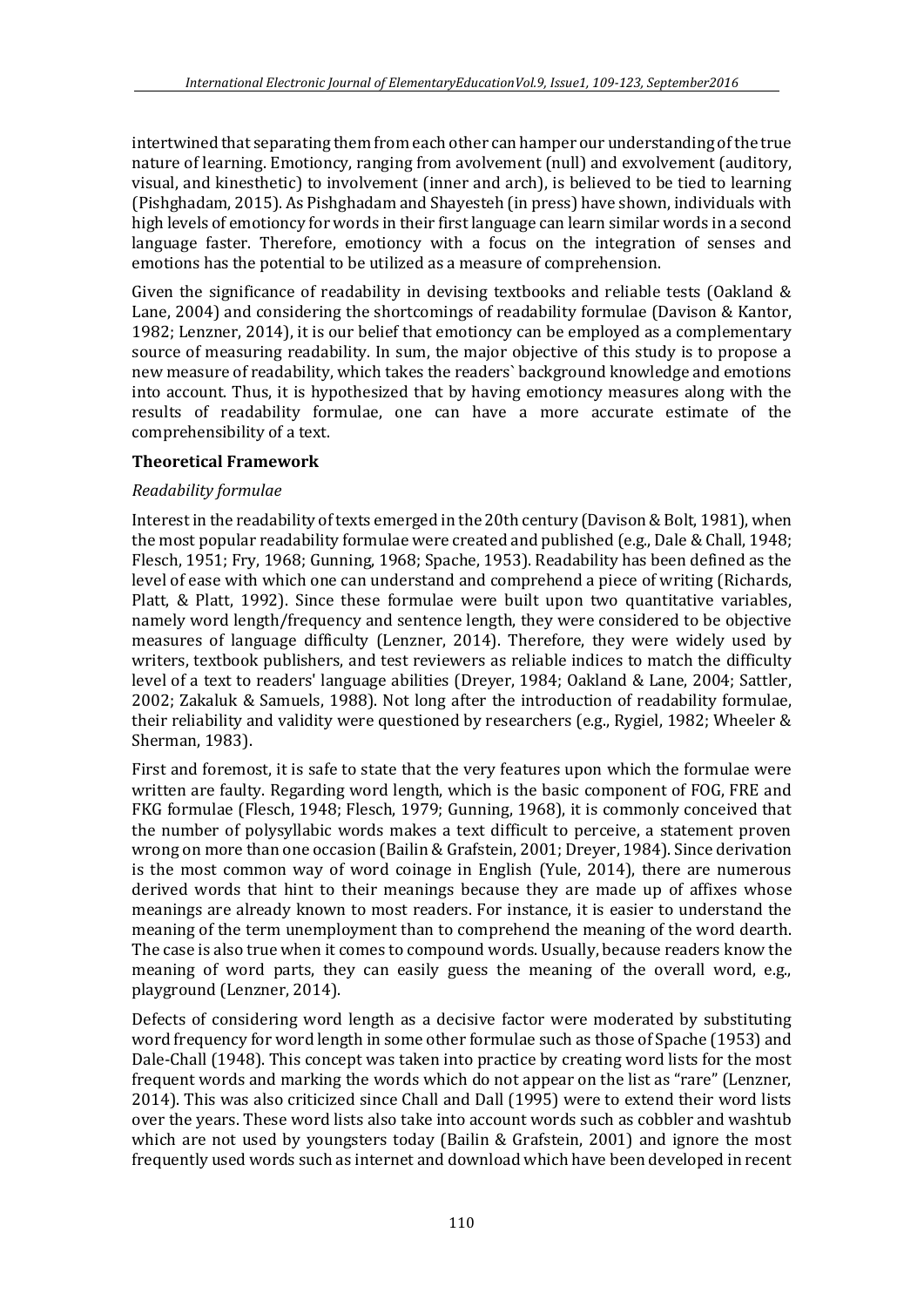decades. Therefore, the most crucial problem of word lists seems to be their negligence toward the fact that different sociocultural groups may have different vocabulary repertoires over years (Lenzner, 2014). As for sentence length, the presupposition underlying almost all readability formulae, the longer a sentence is, the more cumbersome the process of analyzing, and therefore the more difficult the comprehension will be, is also thoroughly undermined by Davison (1981) and proved to be incorrect in some cases (Davison & Kantor, 1982; Dreyer, 1984).

Furthermore, readability formulae have been sharply criticized for their heavy reliance on quantitative factors (e.g., vocabulary and syntax) and their disregard of qualitative factors (e.g., idea density and conceptual difficulty). It seems that the factors influencing text readability are not only text-oriented, but they are also reader-oriented. Background knowledge, reading fluency, motivation, and engagement are regarded as the most significant factors of the latter nature (Oakland & Lane, 2004). Basically, readability formulae are completely heedless of the interactive nature of the reading process (Meade & Smith, 1991), and therefore do not correlate with the psycholinguistic model of reading (Zamanian & Heidary, 2012). Some studies emphasized personal interest or the purpose of the reader as a potential source of comprehensibility (Davison & Kantor, 1982; Dreyer, 1984; Fry, 1975; Klare, 1976; Meade & Smith, 1991; Schriver, 1989). Meade and Smith (1991) illustrated the point by providing an example of hospital patients recovering after receiving kidney transplants who, as a result of having recently gone through an operation, might be more interested in reading medical instructions provided by the practitioners compared to other people. As another case in point, Fry (1975) pointed to students who were deeply fascinated by reading texts about animals when they were 3 years old but had a shift of interest toward texts written on the boy-girl relationship issues during puberty.

Given that the formulae are often criticized, even called unreliable and deceptive (Pichert & Elam, 1985; Schriver, 2000), it seems that there is no choice but to focus on teacher/writer's personal decisions, and regard them as the authority figure in determining text difficulty as well as taking measures to facilitate the process of reading and comprehension for students/readers (Davison & Kantor, 1982; Dreyer, 1984; Instone, 2011). This approach is, however, very subjective and rather controversial.

## *Emotioncy*

Inspired by Greenspan's (1992) developmental, individual-differences, relationship-based (DIR) model of first language acquisition which places emphasis on the affective domain of human behavior, Pishghadam, Tabatabaeyan, et al. (2013) introduced emotioncy as the missing link in shaping human cognition. Believing that words are probably acquired in a cultural milieu and not in isolation, Pishghadam, et al. (2016) stated that people might have different degrees of emotioncy towards varied items of a language based on their sensory experiences. In order to elucidate the concept, Pishghadam (2015) proposed a hierarchical model for different kinds of emotioncy (Figure 1).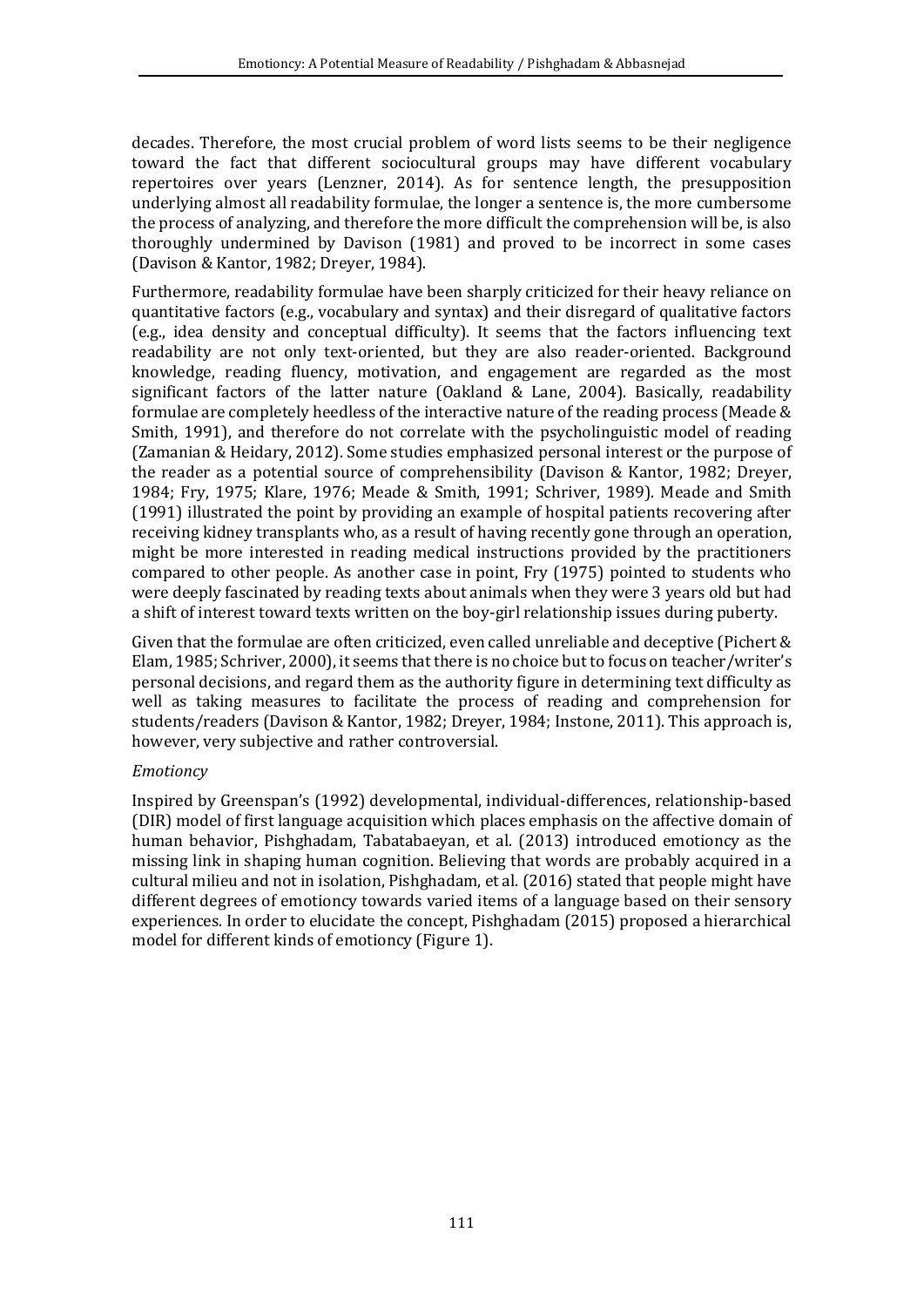

**Figure 1.** *Emotioncy Levels* (Adapted from "Emotioncy in Language Education: From Exvolvement to Involvement", By R. Pishghadam, 2015, October, Paper presented at the 2nd Conference of Interdisciplinary Approaches to Language Teaching, Literature, and Translation Studies. Iran, Mashhad).

Pishghadam, et al. (2016) proclaimed that based on individuals' sensory experiences, they might have different types of emotioncies, namely: null, auditory, visual, kinesthetic, inner, and arch (see Table 1). Moreover, as depicted in Figure 1, Pishghadam (2015) categorized learners into three groups of avolved (no emotional experience), exvolved (auditory, visual, and kinesthetic emotioncies), and involved (inner and arch emotioncies). In the same vein, Pishghadam, Adamson, and Shayesteh (2013) introduced emotion-based language instruction (EBLI) as a new perspective on bilingual education, highlighting the crucial role of emotional involvement in molding individuals' worldviews. They claimed that words evoking higher levels of emotioncy in learners are acquired faster than ones they have no or less emotional experience with. Pishghadam, et al. (2016) later proposed sensory relativism as an expansion of linguistic relativism, claiming that reality can change within and across individuals, based on the sensory inputs they receive.

Drawing upon this principle, Pishghadam, Adamson, et al. (2013) suggested that individual's already-possessed knowledge should be considered to be of primary importance in language instruction and comprehension. Pishghadam, Adamson, et al. (2013) cast more light on the idea by listing two aspects for each concept: word and world, both necessary in order for the thorough understanding of a concept. McNamara, Ozuru, and Floyd, (2011) also highlighted the significance of world knowledge as a mediating gap between readers' current state of knowledge and the kind of knowledge demanded by the text. This is exactly why some researchers underscored the significance of relating new concepts to already existing concepts in the mind in order for more profound comprehensibility to be achieved (Brown, 2000; Shrum & Glisan, 1994; Van Den Broek, Kendeou, Lousberg, & Visser, 2011). Giving more salience to the idea of background knowledge in interpreting the world in Piaget's schema theory (1926), Pishghadam, Adamson, et al. (2013) switched the focus from prior knowledge to prior emotions, stating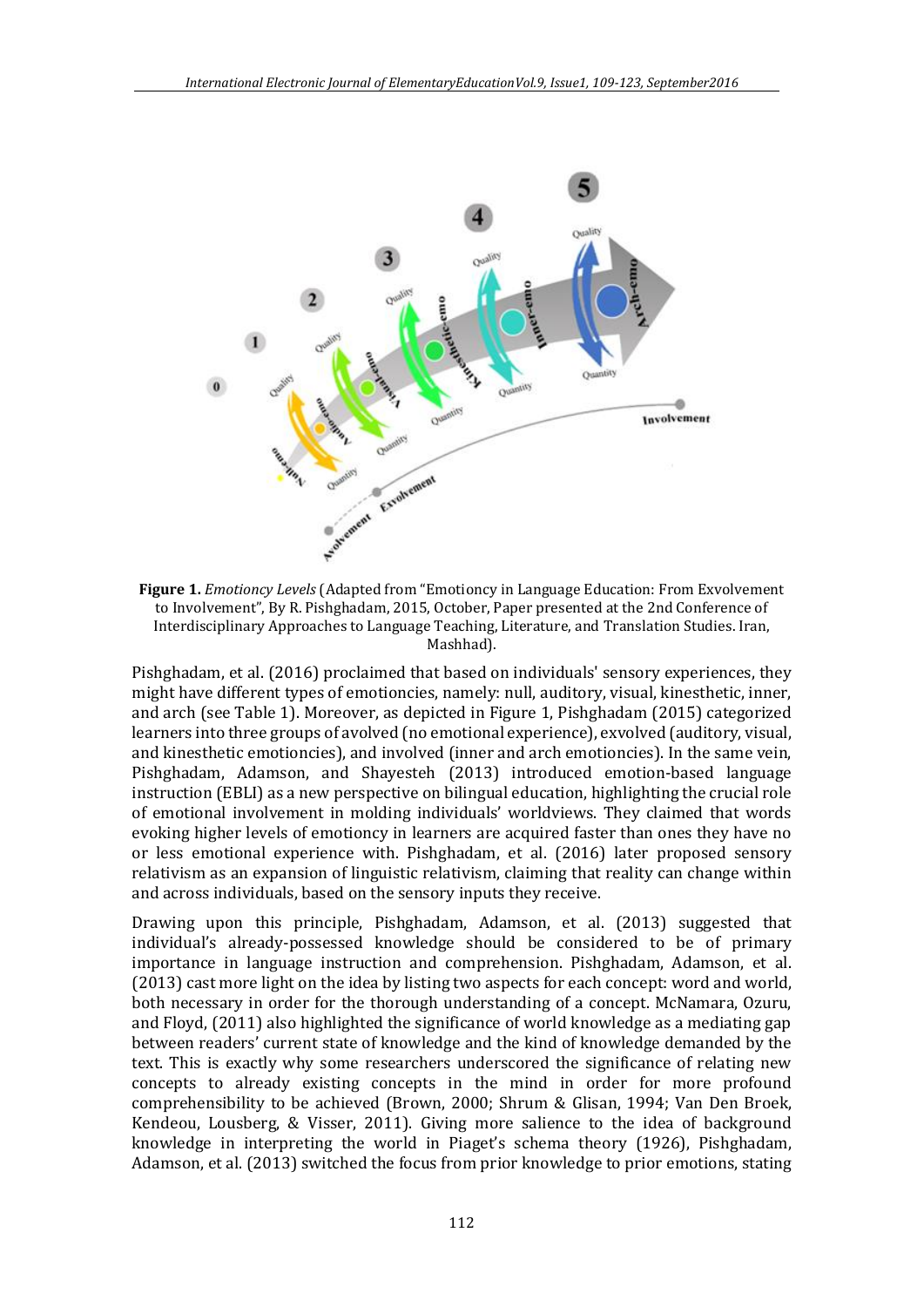that it is the already established emotions toward a particular concept which facilitate individuals' understanding of the world. In contrast to Krashen's input hypothesis (1982), in which comprehensible input is defined as the one which is one step beyond learner's preexisting knowledge (i+1), Pishghadam, Adamson, et al. (2013) firmly laid down the idea that it is the input emotioncy level that should supersede the learner's current state in order for better comprehension to be achieved. In this light, without establishing a firm emotional relationship with the text, the reader would not be able to grasp the meaning (Pishghadam, & Shayesteh, in press). Pishghadam, Adamson, et al. (2013) elaborated on the concept by providing an example of an Iranian girl who has never experienced words such as "bar", "drinking" and "wine" in her real life. They believe that this girl would have more difficulty perceiving such words in a written text in comparison with someone whose cultural background includes these concepts.

| <b>Type</b>           | <b>Experience</b>                                                   |
|-----------------------|---------------------------------------------------------------------|
| Null emotioncy        | When an individual has not heard about, seen, or experienced an     |
|                       | object or a concept.                                                |
| Auditory emotioncy    | When an individual has merely heard about a word/concept.           |
| Visual emotioncy      | When an individual has both heard about and seen the item.          |
| Kinesthetic emotioncy | When an individual has touched, worked, or played with the real     |
|                       | object.                                                             |
| Inner emotioncy       | When an individual has directly experienced the word/concept.       |
| Arch emotioncy        | When an individual has done research to get additional information. |

|  |  | Table 1. Emotioncy Kinds |  |
|--|--|--------------------------|--|
|--|--|--------------------------|--|

(Adapted from "Conceptualizing Sensory Relativism in Light of Emotioncy: A Movement beyond Linguistic Relativism", By R. Pishghadam, H. Jajarmi, and Sh. Shayesteh, 2016, International Journal of Society, Culture & Language. Copyright 2015 by IJSCL).

In a similar vein, people coming from various regional, religious, and socio-cultural backgrounds would have quite different vocabulary repertoires (Lenzner, 2014). Consequently, they would have a better comprehension of terms associated with their socio-economic status (Pishghadam, et al., 2016). In order to delineate the point, Pishghadam, Baghaei, and Seyednozadi (in press) provided an example within the geographical boundaries of Iran, stating that people from western parts of the country have a better familiarity with words such as snow and mountain compared to those living in northern parts, who are more emotionally engaged with words such as rain and jungle. This view emphasizing localization highlights the significance of emotionalization in figuring out the world (Pishghadam, et al., in press). Therefore, emotionalization should definitely be taken into account when it comes to language teaching and testing (Pishghadam, et al., in press). Each sense stimulates a specific part of the brain (Wagner, et al., 1998); readers who are emotionally engaged in the text; therefore, put less burden on their working memories and so would have less cognitive overloads. Consequently, it would be easier for them to process the input and analyze the meaning (Pishghadam, 2016b).

On the whole, due to the fact that readability formulae were proved unreliable, even invalid in some cases, the current study attempts to introduce a new criterion for measuring the readability of a text. Given that "emotional engagement provides meaningfulness" (Pishghadam & Shayesteh, in press, p.4), emotioncy may be a helpful cognitive joint to invest on. With that in mind, this study intends to answer the following research questions:

1. Do readability formulae measure the difficulty levels of texts accurately?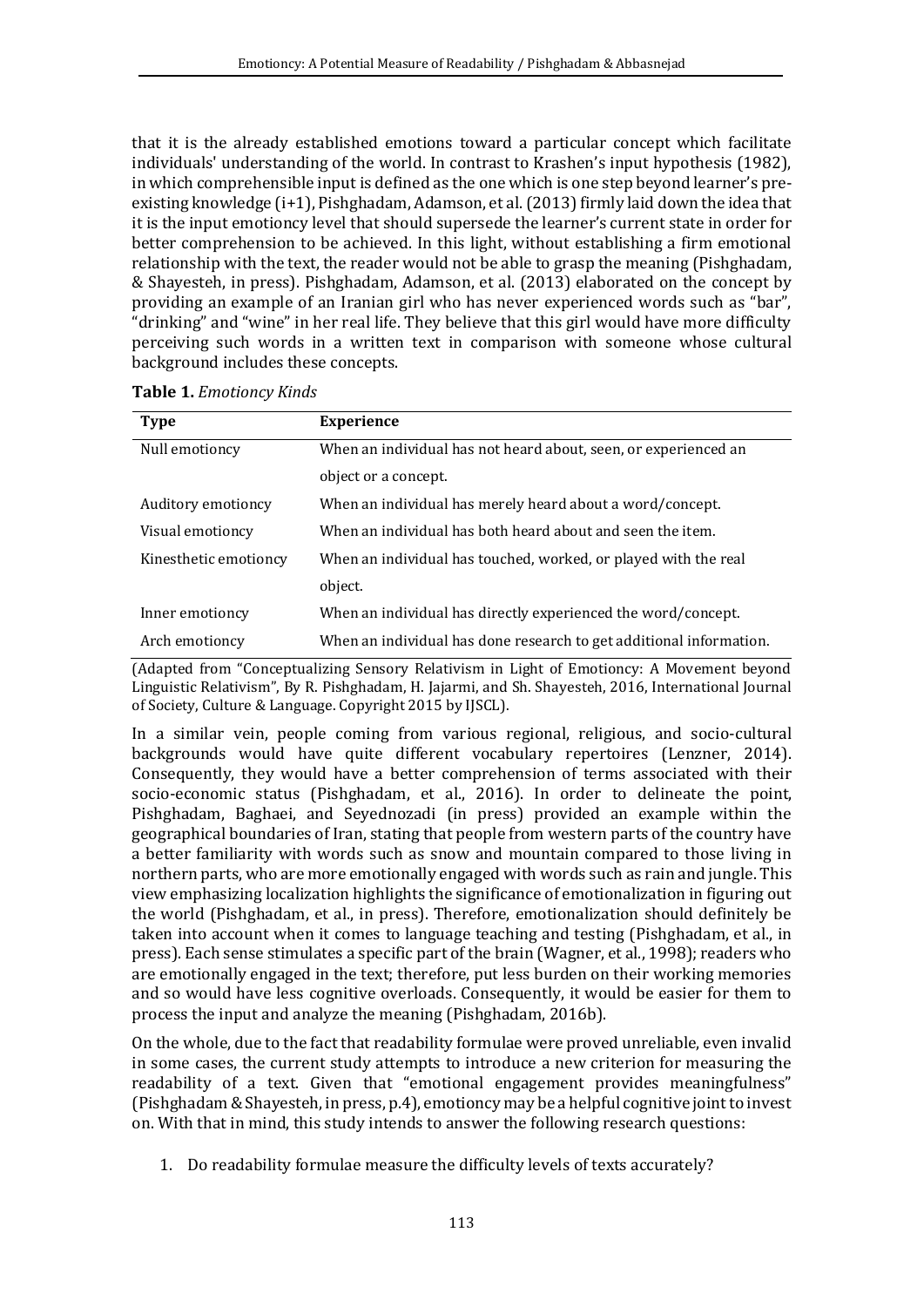2. Are there any significant differences among different groups of students with respect to emotioncy and difficulty levels?

## **Method**

#### *Participants*

The sample used in this study comprised 221 school boys, 8 (*N*= 66), 9 (*N*= 70) and 10 (*N*= 85) years of age (2nd, 3rd & 4th grades), studying in an elementary school in Mashhad, Iran. They were middle class learners who were selected through convenience sampling. They engaged in the study as a result of their enthusiasm and their parents' and teachers' permission. Moreover, due to the fact that schools in Iran are gender-segregated, the participants were only male ones. Therefore, great care was taken to select a text which seems to be neutral to both genders.

#### *Instruments*

To conduct this study, the following instruments were utilized by researchers: A sample of a reading passage chosen from the Persian reading textbook of Iranian students studying at the 5th grade (Appendix 1) and an eight-item emotioncy scale (Appendix 2) plus a Likerttype item to determine the text difficulty level based on students' opinions (Appendix 3). The reading passage was selected in a way to include both concrete words and abstract entities at the same time.

It should be kept in mind that since the educational system in Iran is centralized, that is to say, the government is absolutely in charge and textbooks are written to be taught to all intended students in the whole country, designing appropriate textbooks is of high importance. That is why, we selected a text from the Persian book of the 5th graders and designed an 8-item emotioncy scale to check students' familiarity with the words in the paragraph. The metric (Figure 2) was comprised of two scales: frequency and emotion. The frequency aspect ranged from "a little" to "a lot". It aimed to measure the amount of individuals' exposure to a particular concept or word through his/her senses, be it visual, auditory, kinaesthetic, inner (doing it), or arch (conducting research on it). The emotion aspect of the metric measured the valence of emotions ranging from extremely negative to extremely positive. The emotioncy score ranged from 0 to 50. The students were supposed to rate the words based on whether they had just heard about it (1 point), they had heard about and seen it (2 points), they had heard, seen, and touched it (3 points), they had heard, seen, touched, and done it (4 points), and they had done research on it (5 points). Then, the total emotioncy scores were calculated by the following formula:

#### emotioncy = sense (frequency + emotion)

Now imagine a student who has expressed his emotioncy for the word sea as follows: I have gone to sea and swum in it (sense score: 4) many times (frequency score: 5) and I feel extremely positive about sea (emotion score: 5). His total emotioncy score would be 4(5+5) =40, which shows that the student is completely involved with the notion of sea.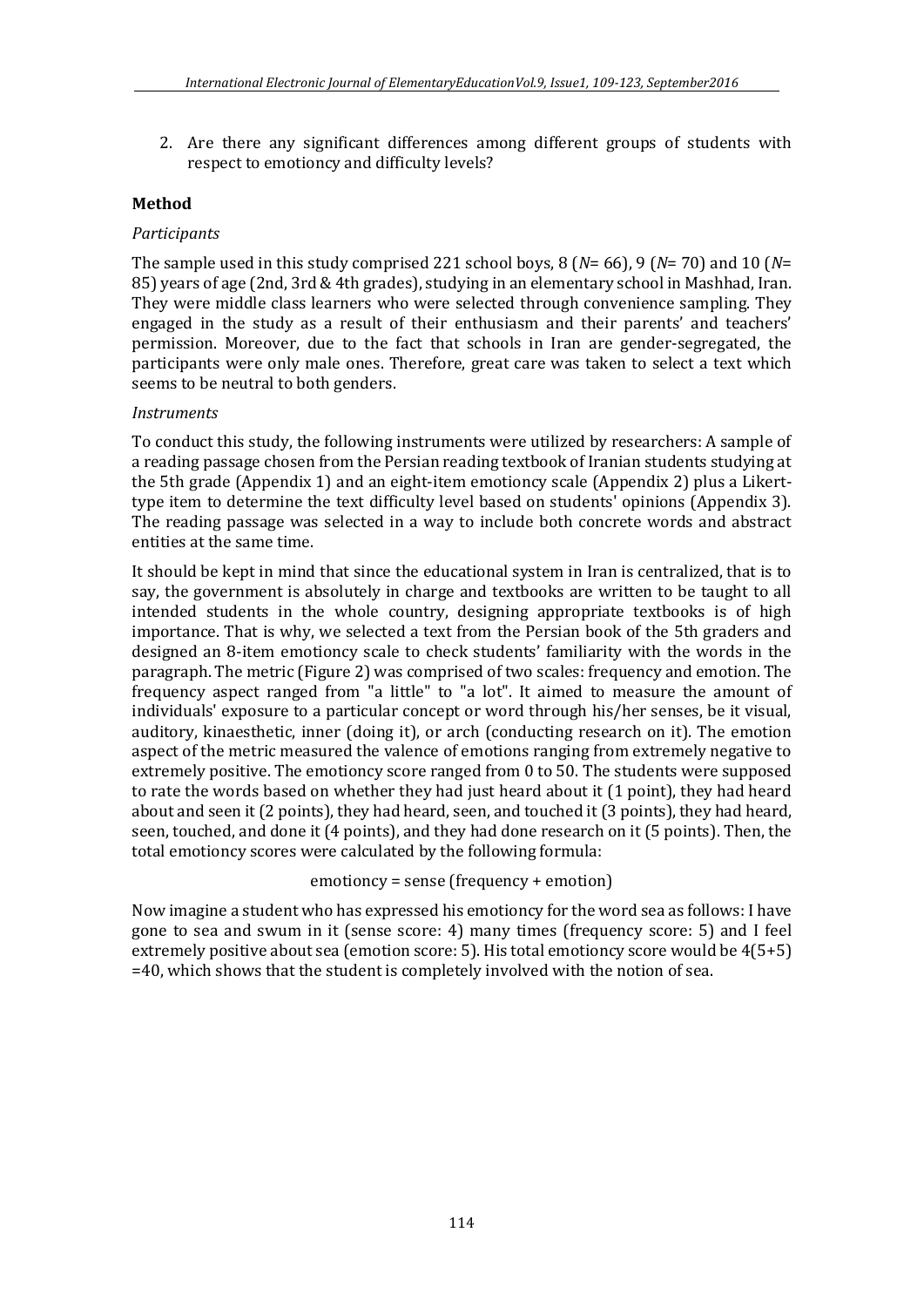



#### *Procedure*

In order to determine the difficulty level of the text, Flesch New reading formula modified by Dayyani (as cited in Soltani & Koosha, 2015) and Gunning Fog index of readability validated for Persian texts by Maftoon and Daghigh (2001) were utilized. Then, the first paragraph of the text was selected as a representative of the whole text and eight words (radio, newspaper, magazine, star, sea, ocean, report, and result) were selected to be measured in the emotioncy scale. Since the participants were children, the research procedure was first introduced to them through examples. The passage was intended for the 5th grade students and marked respectively fairly difficult and extremely difficult by Flesch and Fog indices of readability. The reason behind choosing students from lower grades was to have a group of students who would surely have found it difficult to comprehend the text in accordance with the prediction made by the formulae. They were asked to read the first paragraph of the text and determine its difficulty level from 1=extremely easy to 5=extremely difficult. Immediately after that, the emotioncy scale was distributed and explicated to them thoroughly. They were asked to take the emotioncy scale. Finally, Cronbach`s alpha, one-way ANOVA, post hoc Scheffe tests, and Pearson productmoment correlation were employed to analyse the data by using SPSS 20 software.

#### **Results**

The following table illustrates the difficulty level of the text based on Flesch and Fog indices of readability.

| Formula | Score | Interpretation      |
|---------|-------|---------------------|
| Flesch  | 52.6  | Fairly difficult    |
| Fog     | 27.5  | Extremely difficult |

**Table 2.** *Scores obtained from two readability formulae*

As depicted in Table 2, the selected passage was considered hard for students of the 5th grade of the elementary school based on the utilized readability formulae. What was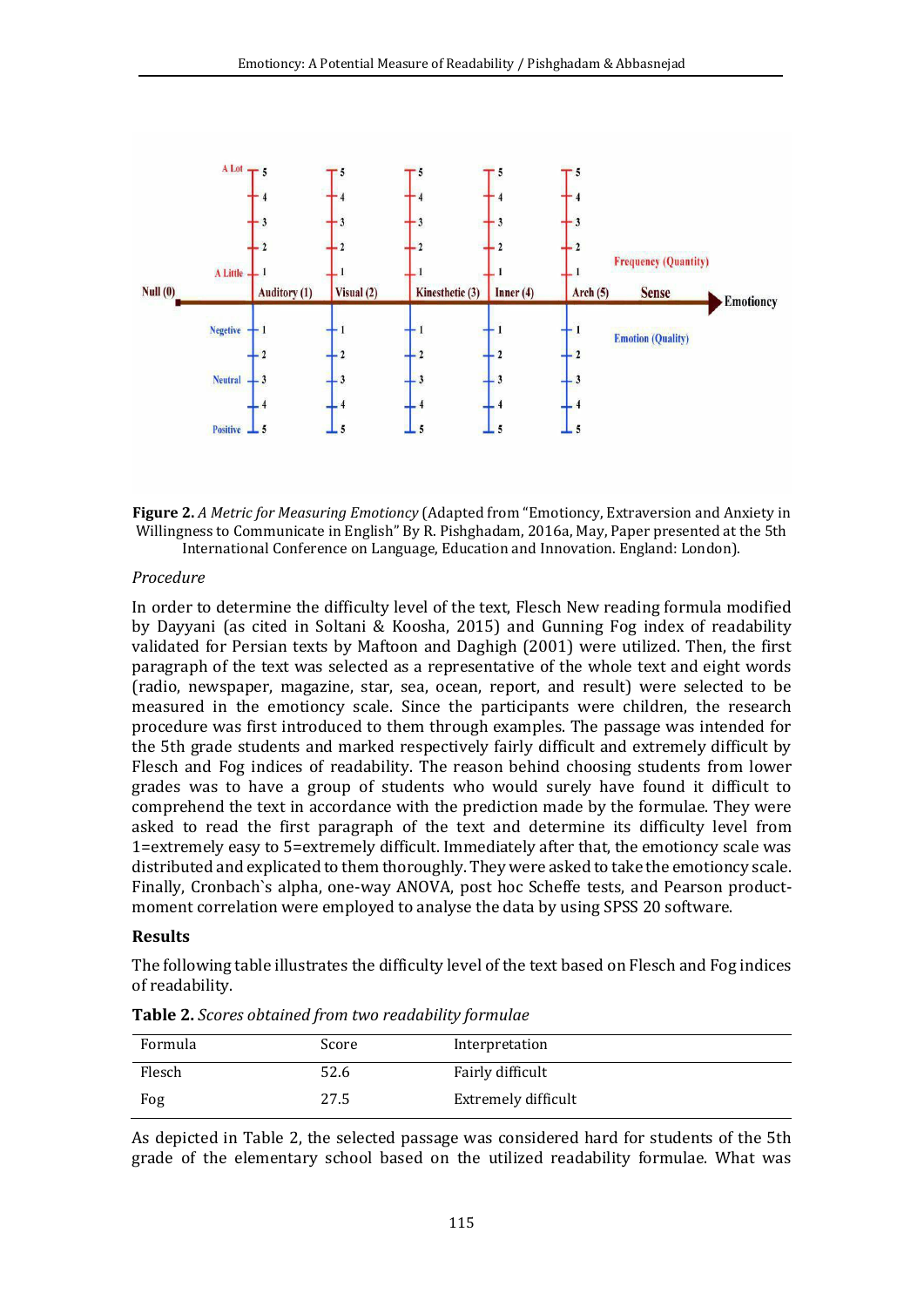claimed by readability formulae was challenged since the level of difficulty was not consistent for all three groups.

Table 3 summarizes the results obtained from analysing the emotioncy scale and the difficulty level of the text. Moreover, the reliability of the emotioncy scale was .89 for all the participants involved as calculated by Cronbach's alpha; and Kolmogorov - Smirnov test was used to ensure the data was distributed normally.

| Grades | N  | Frequency |     | Emotion |     | Emotioncy |     | Difficulty |     |
|--------|----|-----------|-----|---------|-----|-----------|-----|------------|-----|
|        |    | Mean      | SD  | Mean    | SD  | Mean      | SD  | Mean       | SD. |
| 2      | 66 | 10.06     | 2.6 | 12.12   | 1.6 | 22.18     | 2.9 | 3.9        | 1.2 |
| 3      | 70 | 17.70     | 2.1 | 12.19   | 1.7 | 24.89     | 3.3 | 3.1        | .98 |
| 4      | 85 | 15.20     | 3.4 | 13.16   | 2.1 | 28.36     | 3.5 | 2.2        | .31 |

**Table 3.** *Descriptive statistics*

As Table 4 suggests, the claim made by readability formulae with regard to the difficulty level of the text was relatively true. Moreover, with respect to the level of text difficulty, the differences among all three groups were statistically significant (*F*=2.6, *p*< .05). It was rated difficult (mean= 3.9) for students of the 2nd grade, but average in difficulty (mean= 3.1) for students of the 3rd grade, and finally marked easy (mean= 2.2) for the 4th grade students. It seems that difficulty is a relative concept which is determined by other factors.

With regard to the emotioncy scale, as illustrated in Table 4, emotioncy differences among all of the three groups were statistically significant (*F*=7.7, *p*< .05). This means that students of the 4th grade had higher levels of emotioncy (mean= 28.36) than the students in the 3rd grade (mean= 24.89) and both groups demonstrated higher levels of emotioncy than the 2nd grade students (mean= 22.18). Considering the frequency aspect of emotioncy, the differences among all groups were found to be significant (*F*=.3.4, *p*< .05), while the emotion differences were not statistically significant (*F*= 1.1, *p*> .05). In fact, as the results of post hoc Scheffe tests revealed, as students` age increases, their sense experiences also increase in a way that leads to higher levels of emotioncy.

| Variables        | df  | F   | <i>p</i> level | Post hoc Scheffe |
|------------------|-----|-----|----------------|------------------|
| Frequency        | 218 | 3.4 | .03            | 4 > 3 > 2        |
| Emotion          | 218 | 1.1 | .09            | Non-significant  |
| Emotioncy        | 218 | 7.7 | .00            | 4 > 3 > 2        |
| Difficulty level | 218 | 2.6 | .04            | 2 > 3 > 4        |

**Table 4.** *ANOVA and post hoc Scheffe tests for all variables*

Moreover, the results of correlational analyses revealed that, except for emotion ( $r = -11$ , *p*>.05), emotioncy ( $r$ = -.44,  $p$ <.05) and frequency ( $r$ = -.31,  $p$ <.05) are statically correlated with text difficulty (see Table 5). The results are in line with those of ANOVA analyses.

**Table 5.** *Correlations between all variables*

| Variable          | Frequency | Emotion | Emotioncy |
|-------------------|-----------|---------|-----------|
| Difficultly level | $-31**$   | $-11$   | $-44**$   |
| ີ່ ນາ             |           |         |           |

\*\* *p*< .05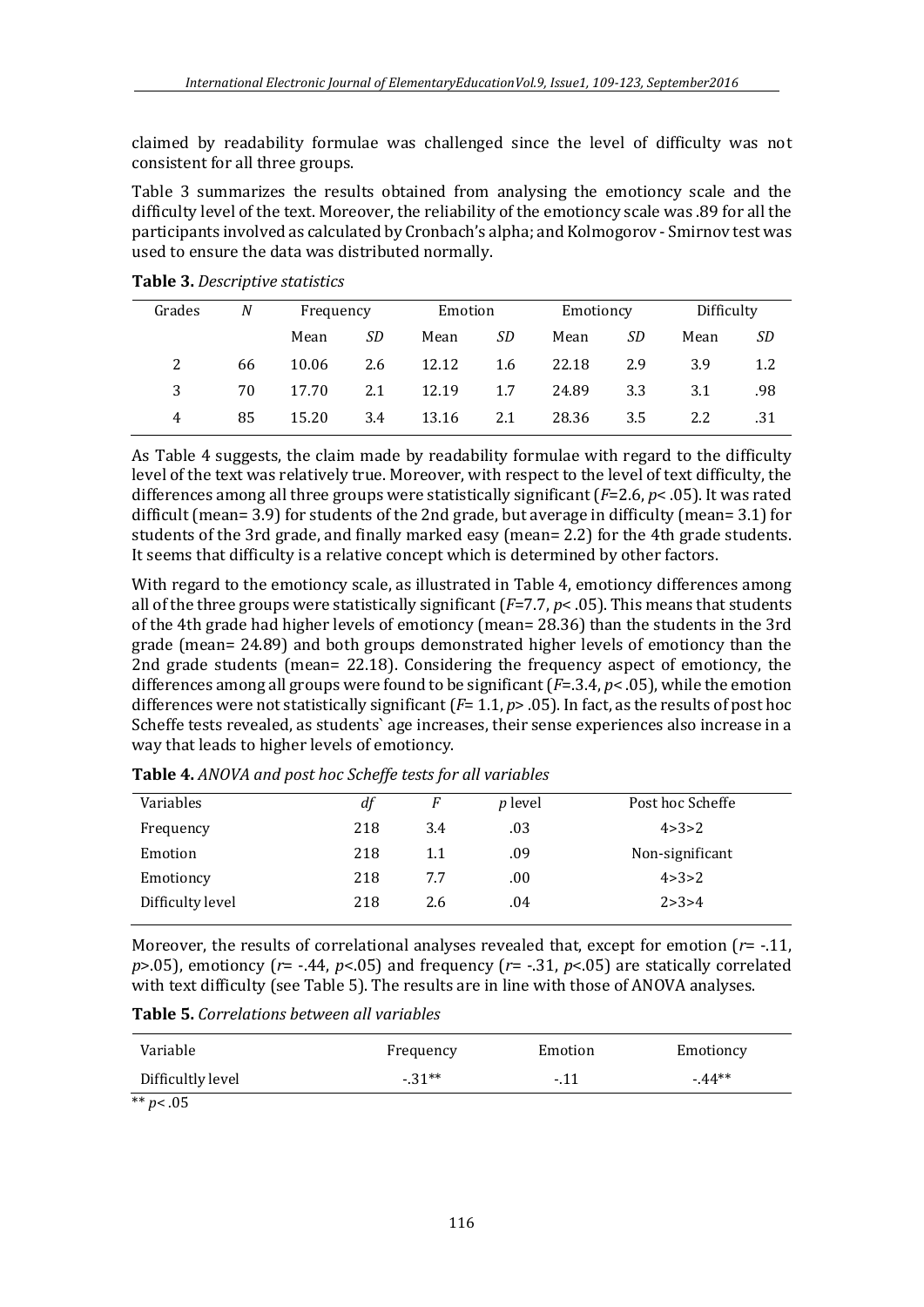## **Discussion**

Establishing reliable criteria for measuring the difficulty level of a text and matching it to readers' ability is one of the basic requirements of educational settings. Having that in mind, in this study, we first sought to inspect the practical function of readability formulae as long trustworthy measures of comprehensibility. We then tried to examine whether the newly designed notion of emotioncy can act as a reliable measure for readability.

The outcomes of the study indicated that although readability formulae have been utilized in educational milieu for a long time, they are not as dependable as expected. This suggests that readers' comprehension of a text might not necessarily correlate with the obtained results from readability formulae. As the results of this study indicate, the text marked as fairly difficult and extremely difficult for a class of readers by specific formulae (in the case of this study, Flesch, 1979 and Fog, 1968) might be easy for not only the target group, but also for lower level readers, that is, 4th graders. The results show that difficulty is not something that is set firmly in the text through textual factors, but something that is inconsistent from a group of learners to the other. This left the researchers with the idea that other factors which are likely to be human-oriented ones are probably in charge of determining text difficulty. Since these factors are totally neglected in readability formulae, the need for opening a new vista of comprehension tools which take into account reader oriented factors is deeply felt.

Moreover, it was found that students were emotionally exvolved or even involved towards certain concepts/words in the passage. This shows that students were already familiar with the concepts raised in the passage. In addition, there was a significant increase in emotioncy levels when students transcended in age (4th graders' emotioncy levels > 3rd graders' > 2nd graders'), which indicates that the more frequently they are exposed to a certain concept, the higher their emotioncy levels, and therefore comprehension will be. It seems that difficulty is a relative concept which is relativized by the amount of emotional engagements. On the contrary to what Ausubel's (1965) notion of relatability claims, it is not only the cognitive connections which tie individuals to words in a passage, but also the emotional dependency on the text itself. That is to say, individuals' interests, their background knowledge, and motivation, noted among paramount factors disregarded in readability formulae (Klare, 1976; Schriver, 1989), are the basic requirements of emotioncy which tries to approach readers' minds through their hearts (Pishghadam, Adamson, et al., 2013). One rationale for an input marked as difficult for the fifth graders to be fairly understandable for students of the 4th grade might be their emotional relationship with the concepts discussed in the passage. Information is stored in working memory and is transferred to permanent memory only when it finds a peg to stand on (Stevick, 1996). According to Pishghadam (2016b), one likely justification may be that working memory is less entangled with processing data when a firm emotional background is established. The result is less cognitive overload, and consequently a more desirable comprehension rate. Should this be the case, it would no longer be surprising that some students could easily understand what was marked as hard for them through forming an emotional rapport with the text.

By the same token, diverse socioeconomic capitals provide individuals with different sensory experiences. As Pishghadam and Shayesteh (in press) claim, learners bring with themselves their social and cultural capitals, hence their learning and comprehension of the concept in question may largely differ in accordance with their socio-economic status. That is, there always exists an emotioncy gap within learners of different socio-economic status (Pishghadam, 2016a), which leaves us with the idea that an emotioncy gap may generate a comprehension gap among learners. Since emotioncy has a dynamic nature and can fluctuate over years, that is to say, an avolved student may become emotionally involved over time (Pishghadam, 2016a), it is recommended for teachers to take steps to compensate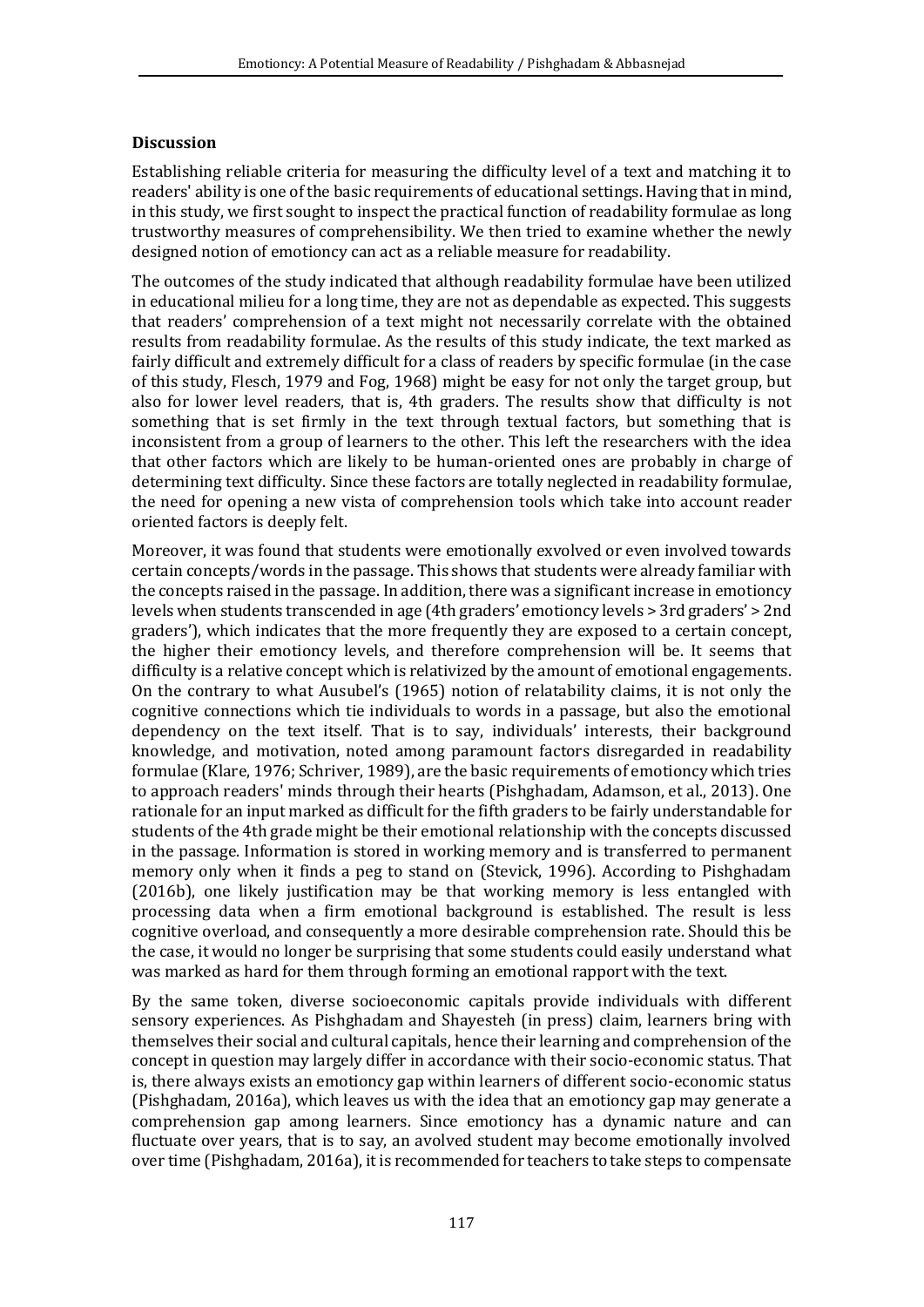for the shortage of comprehensibility by bridging the gap prior to the initiation of teaching by providing emotional experience for learners. Derrida, in his deconstruction theory, also highlights the dynamic nature of readers' comprehension of text by claiming that there are "moments of meaning that give way, inevitably to more meanings" (Tyson, 2006, p. 259), the fleeting nature of meaning in this quotation can be best justified by the dynamic nature of emotioncy.

All in all, although further studies are required to solidify the practicality and generalizability of the current study, this study intends to bring to light the missing piece of readability measures by opening a new window to the notion of emotioncy. The obtained results can have broad implications for educational administers in writing textbooks and reviewing tests, as well as designing syllabi. Firstly, for educators to remember the fact that readability is a relative concept which is relativized by readers' emotional backgrounds and readability formulae per se are not credible anchors to rest upon. They must therefore take into account emotioncy scales alongside the readability formulae. Secondly, another possible implication is that textbooks should be localized on the basis of learners' cultural emotional capitals. As it would be impractical to change and reshape all textbooks, another recommendation is for educators to incorporate a diverse emotional load in the textbooks so that all learners can eventually have an adequate and equal share of understanding. Thirdly, teachers should be cognizant of the fact that they are responsible for bridging the gap conceived by varied emotional status among learners. They should come up with strategies to make up for that. Finally, textbook writers should contemplate the forms they come up with to convey a particular concept and to make it congruent with the readers' current state of emotioncy, to select words whose world is already experienced by the reader.

On the whole, the issue of adapting comprehensibility of what is written with what one would comprehend is still of paramount concern. This study serves as the merging point of the reader and the writer, where emotioncy of form, concept, or situation (manifested in the mind of the reader) espouses readability formulae (manifested in the work of the author). Nonetheless, readers should bear in mind that the present study has its own restrictions. First, the sample used in this study comprised only the male middle class students; another study is needed to be done to take females and other socio-economic statuses into account. Second, since this study was the first study of its own kind to measure readability through emotioncy, generalization of the findings is not recommended. In fact, the new criterion for readability can serve as a suggestive model which calls for further empirical support to determine the levels of text difficulty for different groups of individuals.

• • •

#### **References**

- Ausubel, D. (1965). A cognitive structure view of word and concept meaning. In R. C. Anderson & D. Ausubel (Eds.). *Readings in the psychology of cognition* (pp. 103-115). New York: Holt, Rinehart and Winston.
- Bailin, A., & Grafstein, A. (2001). The linguistic assumptions underlying readability formulae: A critique. *Language & Communication, 21*(3), 285-301.
- Brown, H. D. (2000). *Principles of language learning and teaching*. NY: Longman.
- Chall, J. S., & Dale, E. (1995). Readability revisited: The new Dale-Chall readability formula. Cambridge, MA: Brookline Books.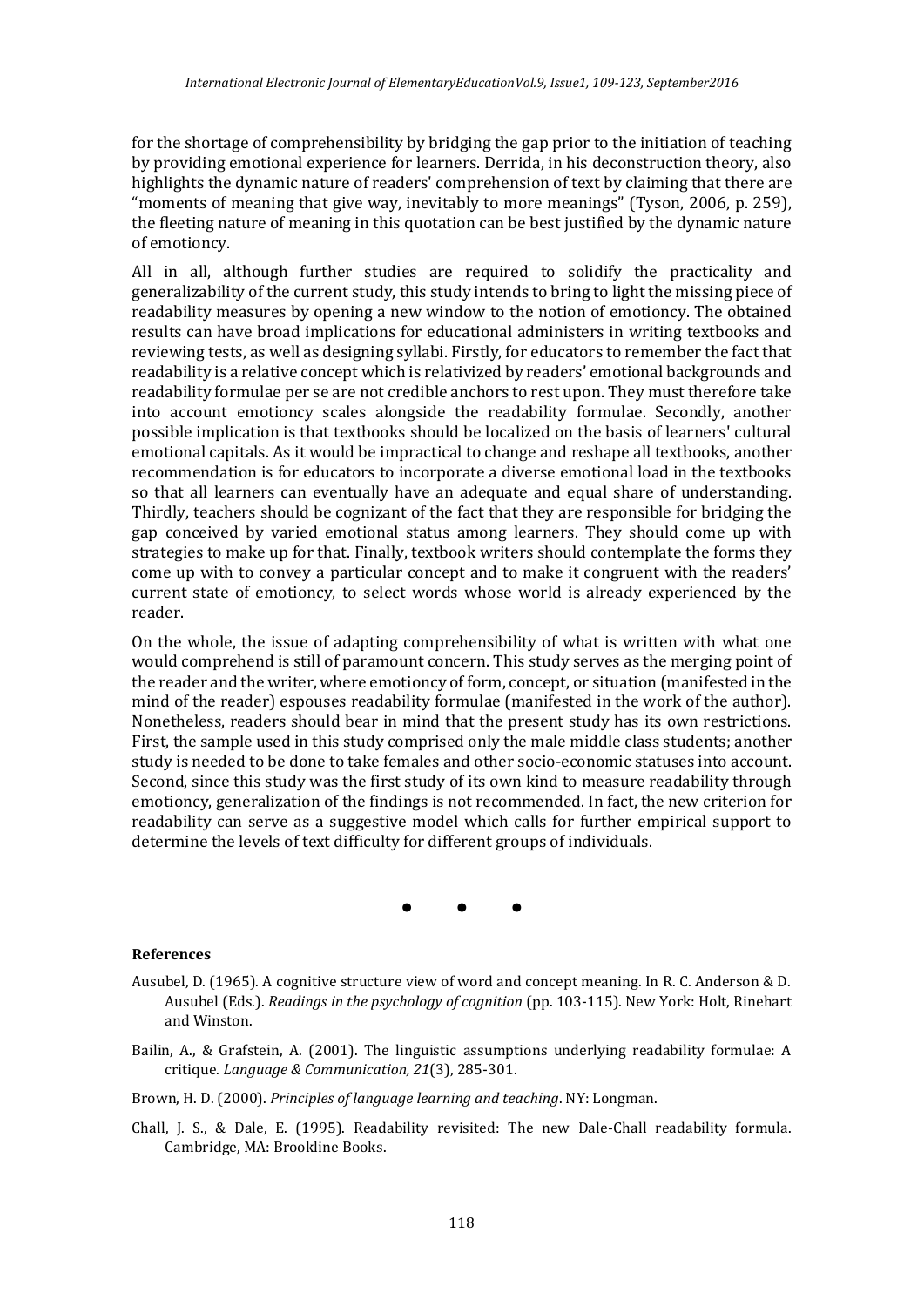- Dale, E., & Chall, J. S. (1948). A formula for predicting readability: Instructions. *Educational Research Bulletin, 27*, 37-54.
- Davison, A. (1981). *Readability--Appraising text difficulty*. Reading Education Report No. 24.
- Davison, A., & Kantor, R. N. (1982). On the failure of readability formulas to define readable texts: A case study from adaptations. *Reading Research Quarterly, 17*, 187-209.
- Davison, A., & Bolt, B. (1986). *Readability, and questions of textbook difficulty (Reading Education Report No. 66)*. Urbana, Illinois: Center for the Study of Reading. Retrieved From http://www.eric.ed.gov/
- Davison, A. (1988). *Linguistic complexity and text comprehension: Readability issues reconsidered*. Lawrence Erlbaum.
- Dreyer, L. G. (1984). Readability and responsibility. *Journal of Reading, 27*(4), 334-338.
- El-Haddad, N., Spooner, C., Faruqi, N., Denney-Wilson, E., & Harris, M. (2016). *Readability and content analysis of lifestyle education resources for weight management in Australian general practice*. BMC Obesity. Advance online publication. doi: 10.1186/540608-016-0097-1

Flesch, R. (1948). A new readability yardstick. *Journal of Applied Psychology, 32*(3), 221.

- Flesch, R. (1951). *How to test readability*. New York: Harper & Brothers.
- Flesch, R. F. (1979). *How to write plain English: A book for lawyers and consumers*. New York: HarperCollins.
- Fry, E. (1968). A readability formula that saves time. *Journal of Reading, 11*, 513–516.
- Fry, E. (1975). The readability principle. *Language Arts, 52*(6), 847-851.
- Greenspan, S. I. (1992). *Infancy and early childhood: The practice of clinical assessment and intervention with emotional and developmental challenges*. Madison, CT: International Universities Press.
- Gunning, R. (1968). *The technique of clear writing*. New York: McGraw-Hill.
- Instone, E. A. (2011). *The variance amongst the results of readability formulas regarding us history textbooks* (Unpublished doctoral dissertation). Bowling Green State University.
- Klare, G. R. (1976). A second look at the validity of readability formulas. *Journal of Literacy Research, 8*(2), 129-152.
- Krashen, S. (1982). Theory versus practice in language training. In R.W. Blair (Ed.). *Innovative approaches to language teaching* (pp. 15–24). Rowley, MA: Newburry House Publishers.
- Lenzner, T. (2014). Are readability formulas valid tools for assessing survey question difficulty? *Sociological Methods & Research, 43* (4), 677-698.
- Maftoon, P., & Daghigh. M. (2001). The yardstick for measuring the readability level of Persian translations of English texts. Retrieved from http://www.ensani.ir/storage/Files/20110126112624-35.pdf
- McNamara, D. S., Ozuru, Y., & Floyd, R. G. (2011). Comprehension challenges in the fourth grade: The roles of text cohesion, text genre, and readers' prior knowledge. *International Electronic Journal of Elementary Education, 4*(1), 229-257.
- Meade, C. D., & Smith, C. F. (1991). Readability formulas: Cautions and criteria. *Patient Education and Counselling, 17*(2), 153-158.
- Oakland, T., & Lane, H. B. (2004). Language, reading, and readability formulas: Implications for developing and adapting tests. *International Journal of Testing, 4*(3), 239-252.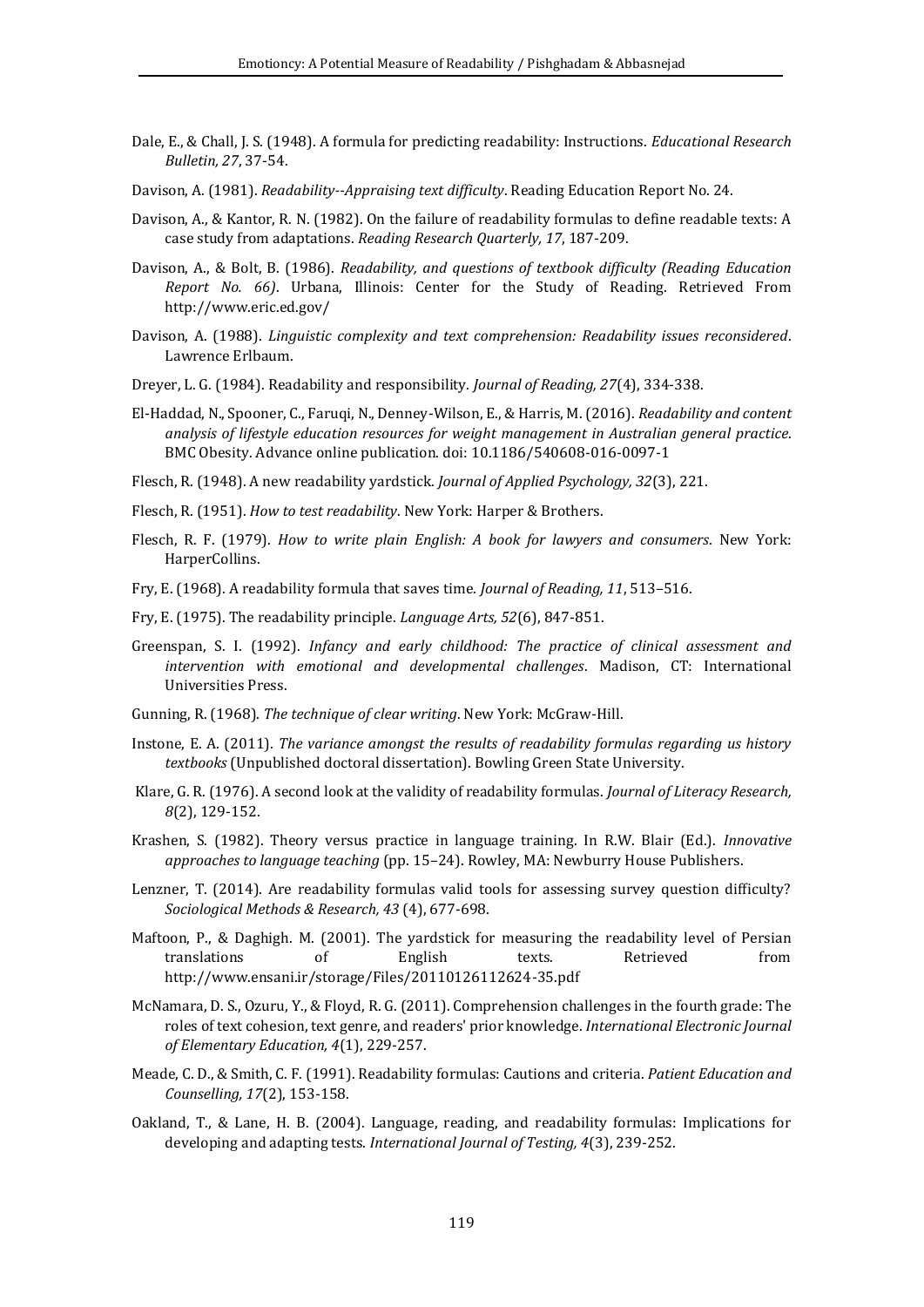Piaget, J. (1926). *The language and thought of the child*. London: Routledge and Kegan.

- Pichert, J. W., & Elam, P. (1985). Readability formulas may mislead you. *Patient Education and Counseling, 7*(2), 181-191.
- Pishghadam, R. (2015, October). Emotioncy in language education: From exvolvement to involvement. Paper presented at the 2nd Conference of Interdisciplinary Approaches to Language Teaching, Literature, and Translation Studies. Iran, Mashhad.
- Pishghadam, R. (2016a, May). Emotioncy, extraversion, and anxiety in willingness to communicate in English. Paper presented at the 5th International Conference on Language, Education and Innovation. England: London.
- Pishghadam, R. (2016b, March). Giving a boost to the working memory: Emotioncy and cognitive load theory. A paper presented in The First National Conference on English Language Teaching, Literature, and Translation. Ghoochan, Iran.
- Pishghadam, R., Adamson, B., & Shayesteh, S. (2013). Emotion-based language instruction (EBLI) as a new perspective in bilingual education. *Multilingual Education, 3*(9), 1-16.
- Pishghadam, R., Baghaei, P., & Seyednozadi, Z. (in press). Introducing emotioncy as a potential source of test bias: A mixed Rasch modelling study. International Journal of Testing.
- Pishghadam, R., Jajarmi, H., & Shayesteh, S. (2016). Conceptualizing sensory relativism in light of emotioncy: A movement beyond linguistic relativism. *International Journal of Society, Culture & Language, 4*(2), 11–21.
- Pishghadam, R., & Shayesteh, S. (in press). Emotioncy: A post-linguistic approach toward vocabulary learning and retention. Sri Lanka Journal of Social Sciences.
- Pishghadam, R, Tabatabaeyan, M. S., & Navari, S. (2013). *A critical and practical analysis of first language acquisition theories: The origin and development*. Iran, Mashhad: Ferdowsi University of Mashhad Publications.
- Richards, J. C., Platt, J., & Platt, H. (1992). *Longman dictionary of language teaching and applied linguistics*. London: Longman.
- Raj, S., Sharma, V., L., Singh, A., J. & Goel, S. (2016). Evaluation of quality and readability of health information websites identified through India's major search engines. Advances in Preventive Medicine. Advance online publication. doi: 10.1155/2016/4815285
- Rygiel, M. A. (1982). Readability formulas: Pluses and minuses. *Teaching English in the Two-Year College, 9*(1), 45–49.
- Sattler, J. M. (2002). *Assessment of children: Behavioral and clinical applications*. San Diego: Jerome M. Sattler, Publisher.
- Schriver, K. A. (1989). Evaluating text quality: The continuum from text-focused to reader-focused methods. *IEEE Transactions on Professional communication, 32*(4), 238-255.
- Schriver, K. A. (2000). Readability formulas in the new millennium: what's the use? *ACM Journal of Computer Documentation (JCD), 24*(3), 138-140.
- Shrum, J., & Glisan, E. (1994). *Teacher's handbook: Contextualized language instruction*. USA: Heinle & Heinle.
- Soltani, S., & Koosha, M. (2015). *Text readability in translation of children's literature*. LAP Lambert Academic Publishing.
- Spache, G. (1953). A new readability formula for primary-grade reading materials. *The Elementary School Journal, 53*(7), 410-413.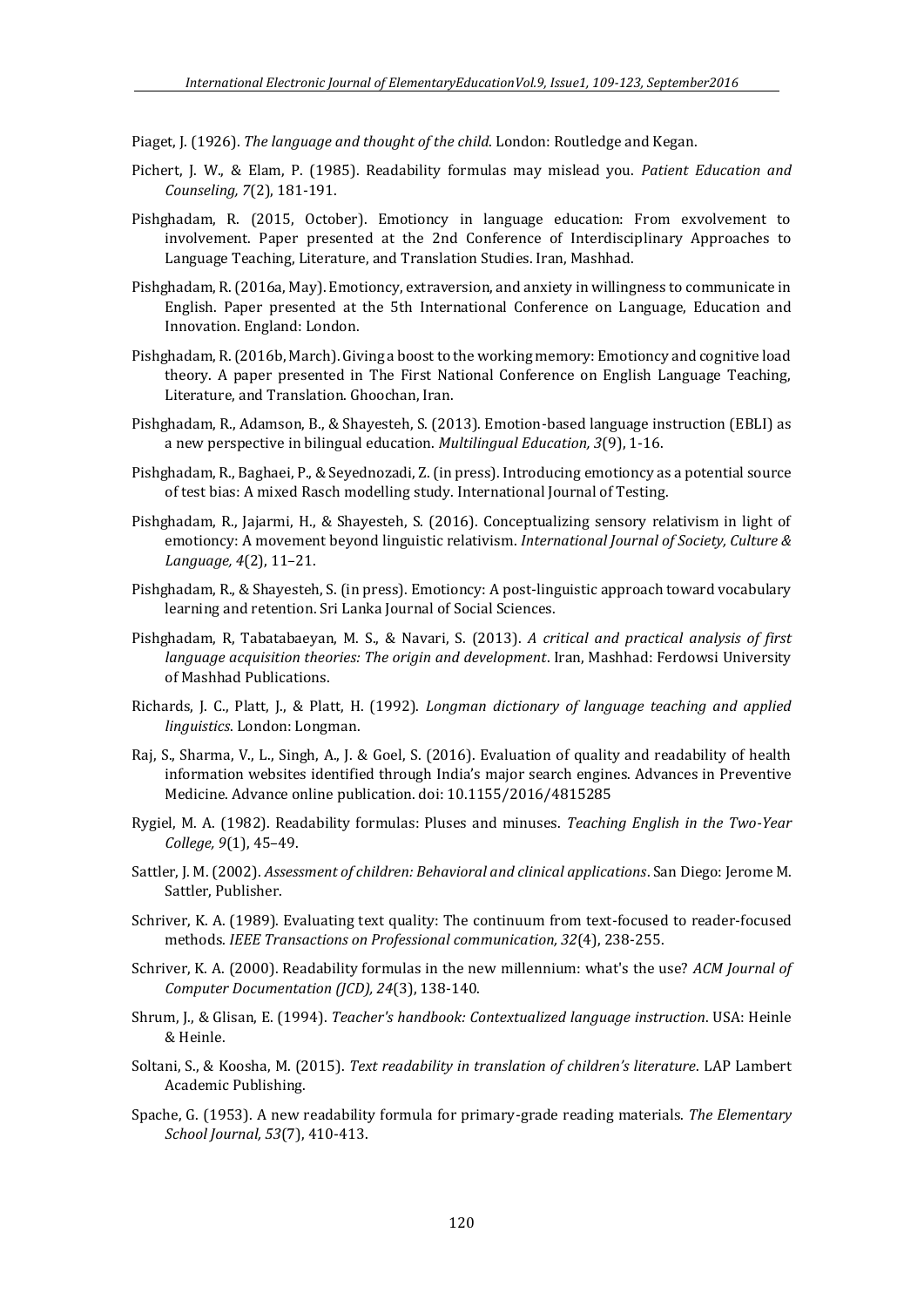- Stevick, E. W. (1996). *Memory, meaning and method: A view of language teaching*. Boston: Heinle & Heinle.
- Tyson, L. (2006). *Critical theory today*. London: Routledge.
- Van Den Broek, P., Kendeou, P., Lousberg, S., & Visser, G. (2011). Preparing for reading comprehension: Fostering text comprehension skills in preschool and early elementary school children. *International Electronic Journal of Elementary Education, 4*(1), 259-268.
- Wagner, A. D., Schacter, D. L., Rotte, M., Koutstaal, W., Maril, A., Dale, et al. (1998). Building memories: Remembering and forgetting of verbal experiences as predicted by brain activity. *Science, 281*, 1188–1191.
- Wheeler, G., & Sherman, T. F. (1983). Readability formulas revisited. *Science and Children, 20*(7), 38– 40.
- Yule, G. (2014). *The study of language*. Cambridge University Press.
- Zakaluk, B. L., & Samuels, S. J. (1988). *Readability: Its past, Present, and Future*. Newark, Del: International Reading Association.
- Zamanian, M., & Heydari, P. (2012). Readability of texts: State of the art. *Theory and Practice in Language Studies, 2*(1), 43-53.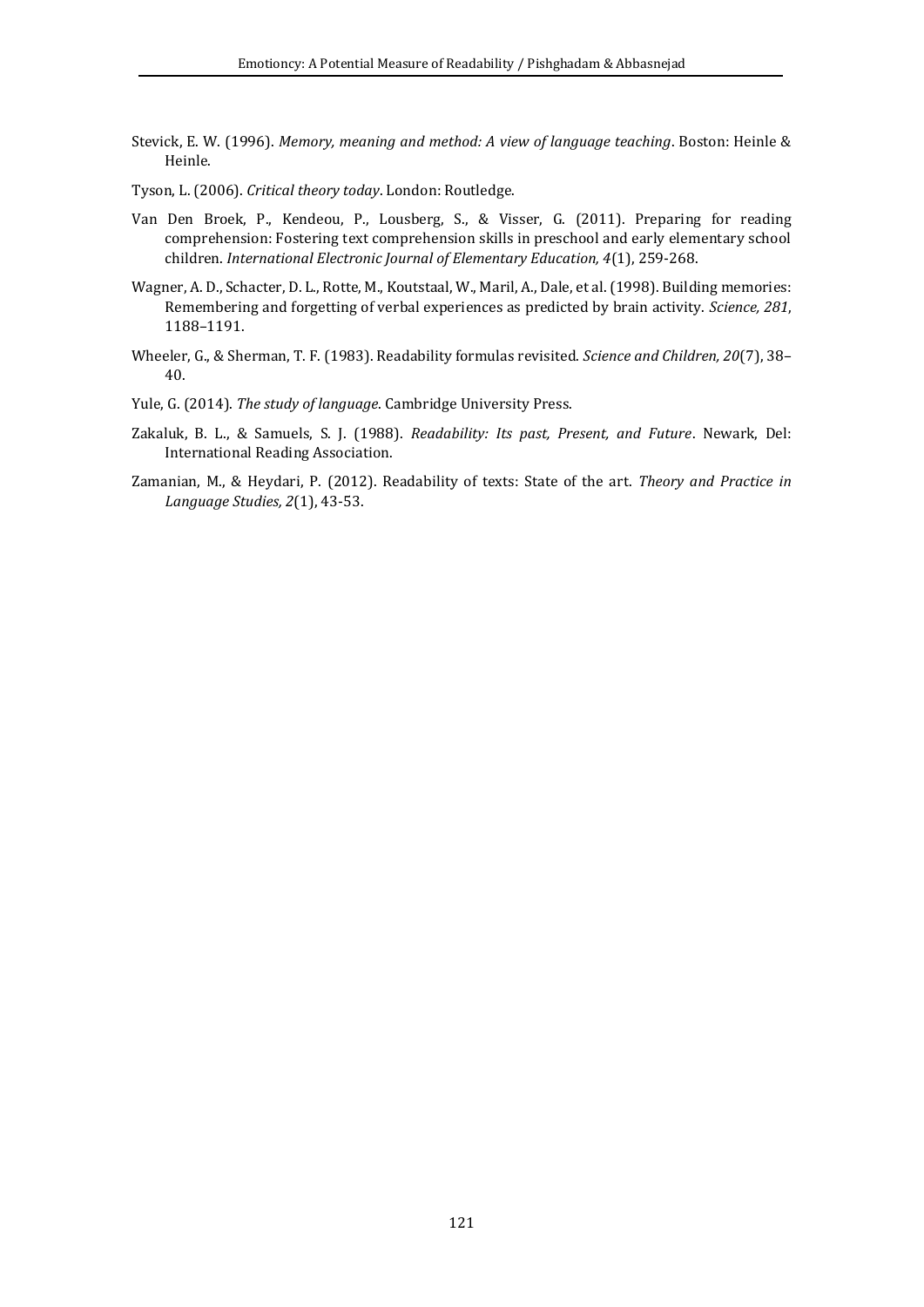## **Appendices**

**Appendix 1:** *Reading passage chosen from Persian reading textbook of Iranian students studying at the 5th grade (Translated version)*

*Every day you listen to the radio, read newspapers, sift through magazines, watch TV, and hear or see the news which can be fantastic and incredible. One reports the discovery of a new star, others speak of depth of seas or oceans. What you see may even be the successful results of an experiment.*

**Appendix 2:** *A sample item for the emotioncy scale*

| 1. Radio                                 | I don't<br>know what<br>it is | I have seen<br>it                                                                                                                                 | I have<br>heard it<br>Ω                                                                                                                                                                                            | I have<br>talked to<br>people who<br>have<br>listened to<br>it                                                                                                      | I have<br>turned it<br>on and<br>$\left( \quad \right)$<br>listened to<br>it                                                                                  | I have<br>researched<br>it                                                                                                           |
|------------------------------------------|-------------------------------|---------------------------------------------------------------------------------------------------------------------------------------------------|--------------------------------------------------------------------------------------------------------------------------------------------------------------------------------------------------------------------|---------------------------------------------------------------------------------------------------------------------------------------------------------------------|---------------------------------------------------------------------------------------------------------------------------------------------------------------|--------------------------------------------------------------------------------------------------------------------------------------|
| <b>How I feel about</b><br>radio         |                               | <b>Extremely</b><br>$negative$<br>Negative $\bigcirc$<br><b>Neutral</b><br>$\bigcap$<br><b>Positive</b><br>$\cap$<br><b>Extremely</b><br>positive | <b>Extremely</b><br>negative $\bigcirc$<br><b>Negative</b> $\bigcirc$<br><b>Neutral</b><br>$\bigcap$<br><b>Positive</b><br>$\cap$<br><b>Extremely</b><br>positive<br>$\left( \begin{array}{c} \end{array} \right)$ | <b>Extremely</b><br>$n$ egative $\bigcirc$<br><b>Negative</b> $\bigcap$<br><b>Neutral</b><br>$\bigcap$<br><b>Positive</b><br>$\cap$<br><b>Extremely</b><br>positive | <b>Extremely</b><br>$n$ egative $\bigcirc$<br>Negative $\bigcirc$<br><b>Neutral</b><br>$\bigcap$<br><b>Positive</b><br>$\cap$<br><b>Extremely</b><br>positive | <b>Extremely</b><br>negative $\bigcirc$<br>Negative $\bigcap$<br><b>Neutral</b><br><b>Positive</b><br><b>Extremely</b><br>positive O |
| My exposure to<br>and contact with<br>it |                               | <b>Extremely</b><br>low<br>$\subset$<br>Low<br><b>Normal</b><br><b>High</b><br>∩<br><b>Extremely</b><br>high                                      | <b>Extremely</b><br>low<br>$\left( \begin{array}{c} \end{array} \right)$<br>Low<br><b>Normal</b><br><b>High</b><br>◯<br><b>Extremely</b><br>high                                                                   | <b>Extremely</b><br>low<br>Low<br><b>Normal</b><br><b>High</b><br>∩<br><b>Extremely</b><br>high                                                                     | <b>Extremely</b><br>low<br>$\overline{\phantom{0}}$<br>Low<br><b>Normal</b><br><b>High</b><br>◯<br><b>Extremely</b><br>high                                   | <b>Extremely</b><br>low<br>Low<br><b>Normal</b><br><b>High</b><br><b>Extremely</b><br>high                                           |

**Appendix 3:** *Question for finding the difficulty level*

| How difficult did you find the | 1. extremely easy      |  |
|--------------------------------|------------------------|--|
| text?                          | 2. easy                |  |
|                                | 3. average             |  |
|                                | 4. difficult           |  |
|                                | 5. extremely difficult |  |